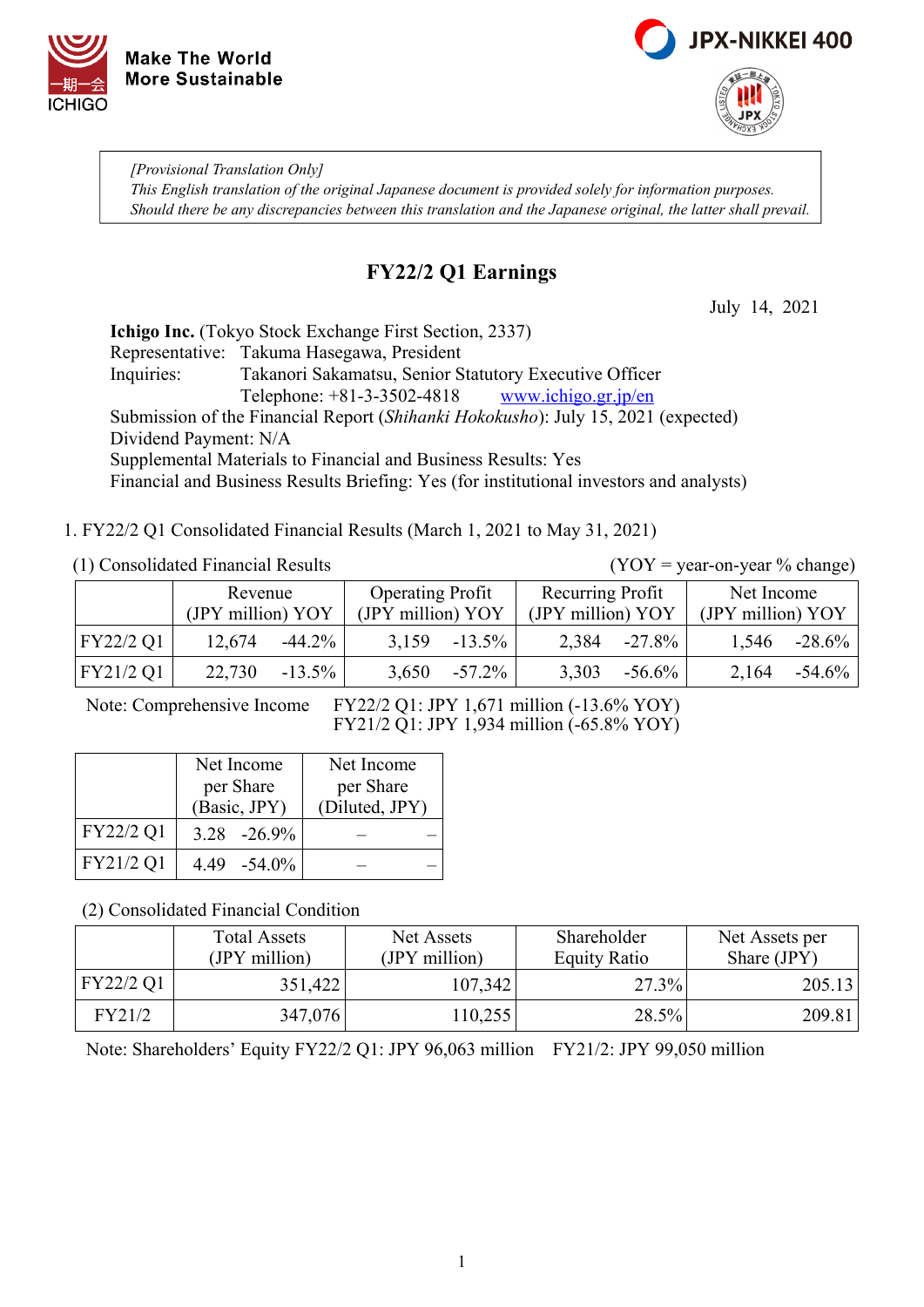#### (3) Consolidated Cash Flows

|           | Cash Flows from<br>Operations<br>(JPY million) | Cash Flows from<br>Investments<br>(JPY million) | Cash Flows from<br>Financing<br>(JPY million) | Cash and Cash<br>Equivalents<br>at Period-End<br>(JPY million) |
|-----------|------------------------------------------------|-------------------------------------------------|-----------------------------------------------|----------------------------------------------------------------|
| FY22/2 Q1 | $-2,559$                                       | $-1,403$                                        | 4,606                                         | 51,234                                                         |
| FY21/2 Q1 | 12,118                                         | $-10,640$                                       | 1,617                                         | 43,922                                                         |

Note: Economic Operating Cash Flow (Cash Flows from Operations excluding net change in Real Estate and Power Plants for Sale)

FY22/2 Q1: JPY 1,416 million FY21/2 Q1: JPY 1,780 million

### 2. Dividends

|            | Dividend per Share (JPY) |                     |                          |                                       |              | Total         |              | Dividend on |
|------------|--------------------------|---------------------|--------------------------|---------------------------------------|--------------|---------------|--------------|-------------|
|            | First                    | Second Third Fourth |                          |                                       | Total        | Dividend      | Payout Ratio | Equity      |
|            |                          |                     |                          | Quarter   Quarter   Quarter   Quarter |              | (JPY million) |              | (DOE)       |
| FY21/2     | —                        | —                   |                          | −                                     |              | 3,304         | 66.8%        | $3.3\%$     |
| FY22/2     |                          |                     |                          |                                       | $\mathbf{r}$ |               | $40.9\%$ ~   |             |
| (Forecast) | —                        | —                   | $\overline{\phantom{0}}$ |                                       |              |               | 65.5%        |             |

3. FY22/2 Full-Year Consolidated Earnings Forecast (March 1, 2021 to February 28, 2022)

 $(YOY = year-on-year \% change)$ 

|        | <b>Operating Profit</b><br>(JPY million) YOY |                       | Recurring Profit<br>(JPY million)<br>YOY |                                            | Net Income<br>(JPY million) YOY |                                       | Net Income per<br>Share (JPY) YOY |                         |
|--------|----------------------------------------------|-----------------------|------------------------------------------|--------------------------------------------|---------------------------------|---------------------------------------|-----------------------------------|-------------------------|
| FY22/2 | $9,100-$<br>12,000                           | $-5.9\%$<br>$+24.1\%$ | $6,000-$<br>8,900                        | $-16.4\%$ $-$ 5,000 $-$<br>$+24.0\%$ 8,000 |                                 | $-0.5\%$   10.69 ~<br>$+59.1\%$ 17.10 |                                   | $+2.0\%$ ~<br>$+63.2\%$ |

Note: Given Covid uncertainty, Ichigo is reporting its FY22/2 earnings forecast as a range.

# 4. Other

(1) Changes in significant consolidated subsidiaries (material changes in scope of consolidation): None

(2) Changes in accounting standards/principles, changes in accounting estimates, and revisions to previous financial statements

- (i) Changes in accounting standards/principles: None (ii) Changes in accounting principles other than the above: None (iii) Changes in accounting estimates: None
- (iv) Revisions of previous financial statements: None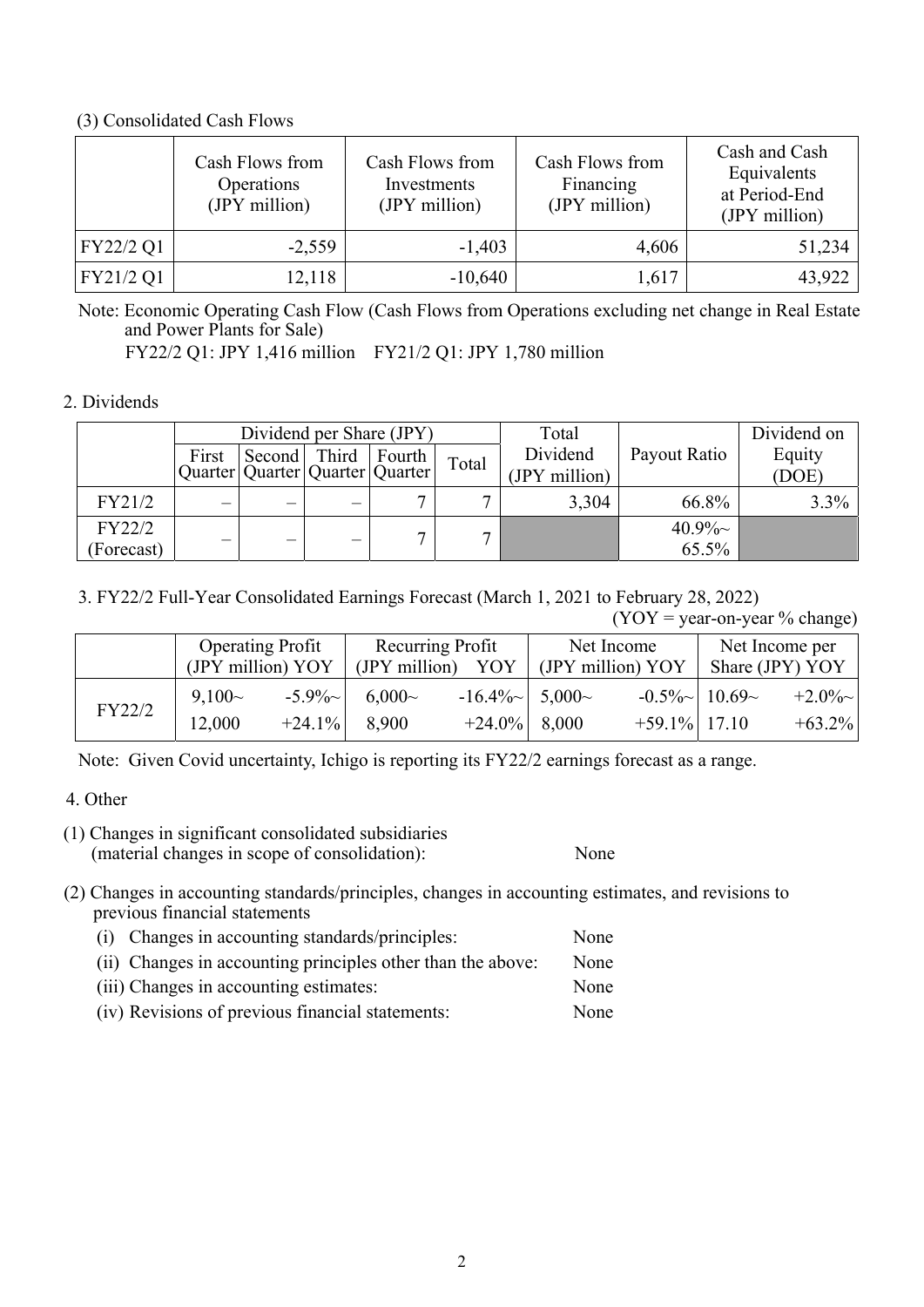(3) Number of outstanding common shares

(i) Number of outstanding shares (including treasury shares) at period-end

| FY22/2 Q1 : | 505,381,018                                                                              |
|-------------|------------------------------------------------------------------------------------------|
| FY21/2:     | 505,381,018                                                                              |
|             | (ii) Number of treasury shares at period-end                                             |
| FY22/2 Q1:  | 37,063,200                                                                               |
| FY21/2:     | 33,283,200                                                                               |
|             | (iii) Average number of outstanding shares (excluding treasury shares) during the period |

| FY22/2 Q1: | 471,211,514 |
|------------|-------------|
| FY21/2:    | 481,734,257 |

### Segment Information

Asset Management (AM) generates fee income via the management of Ichigo Office (8975), Ichigo Hotel (3463), Ichigo Green (9282), and private real estate funds.

Sustainable Real Estate (SRE) preserves and improves real estate. Ichigo receives rental income during the period in which it carries out its value-add, along with earning gains on sales that reflect the real estate's higher value after the value-add is complete.

Note: The Sustainable Real Estate segment was formerly called Value-Add. In keeping with its Ichigo 2030 vision, Ichigo changed the segment name to Sustainable Real Estate in 2019 in order to put full focus on Ichigo's commitment to preserving and improving real estate as a sustainable infrastructure company.

Clean Energy (CE) is utility-scale solar and wind power production that supplies clean energy and brings productive use to idle land.

# Note on Appropriate Use of Forecasts

Forward-looking statements contained in these materials are based on judgments regarding information that was available to Ichigo as of the announcement date. However, these statements involve risk and uncertainties, and actual earnings may differ significantly from the indicated forecasts.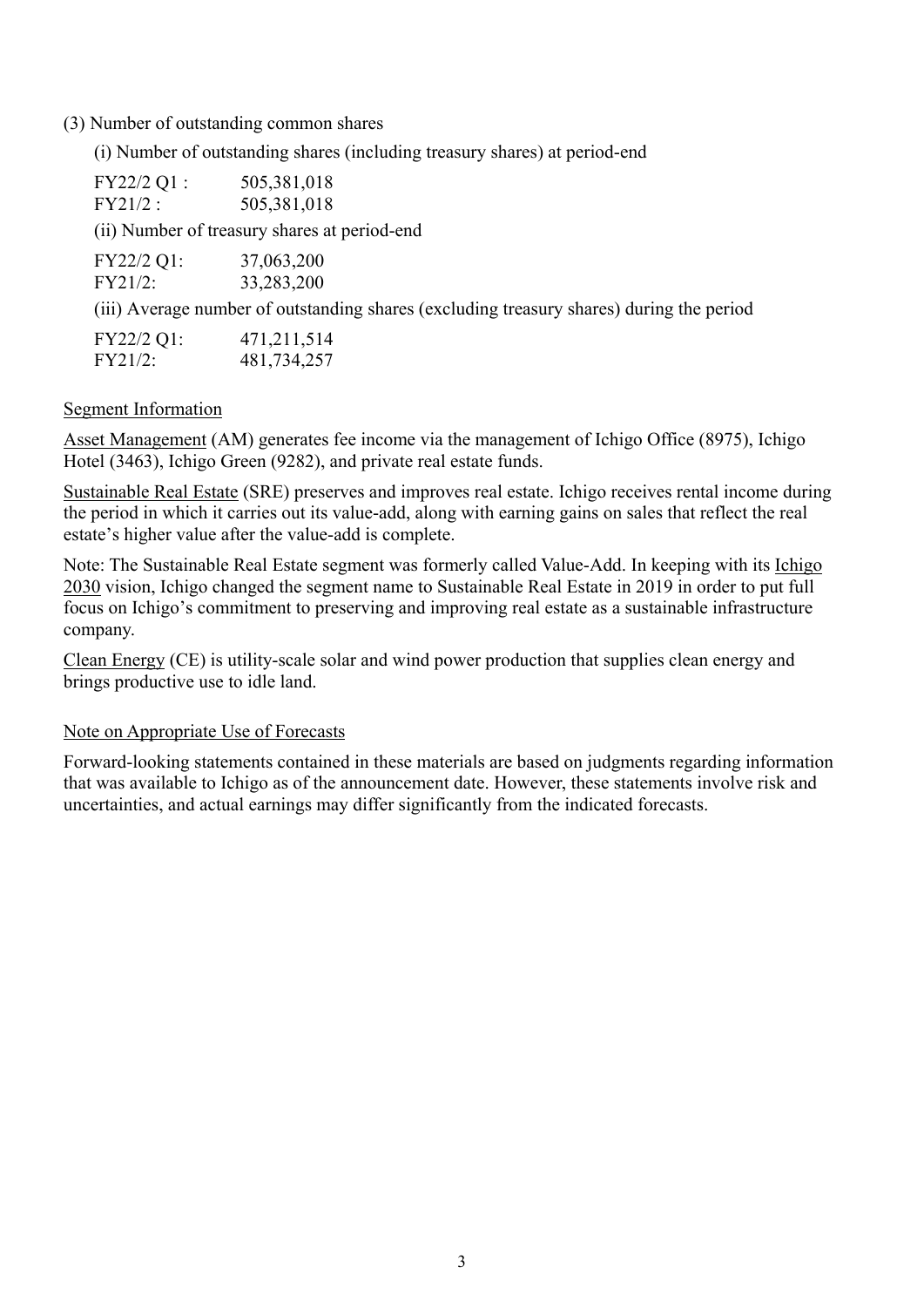|                                                   |                | (JPY million)  |
|---------------------------------------------------|----------------|----------------|
|                                                   | FY21/2         | FY22/2 Q1      |
|                                                   | (Feb 28, 2021) | (May 31, 2021) |
| <b>Assets</b>                                     |                |                |
| <b>Current Assets</b>                             |                |                |
| Cash and deposits                                 | 50,832         | 51,477         |
| Trade notes and accounts receivable               | 1,382          | 2,116          |
| Operational loan investments                      | 1,324          | 1,324          |
| Operational securities investments                | 590            | 602            |
| Real estate for sale                              | 64,109         | 68,082         |
| Other                                             | 2,698          | 2,193          |
| Less: allowance for doubtful accounts             | $-167$         | $-167$         |
| <b>Total Current Assets</b>                       | 120,771        | 125,628        |
| <b>Fixed Assets</b>                               |                |                |
| <b>Property, Plant, and Equipment</b>             |                |                |
| Buildings and structures                          | 68,277         | 68,348         |
| Depreciation                                      | $-7,603$       | $-8,350$       |
| Buildings and structures (net)                    | 60,673         | 59,997         |
| Solar and wind power plants                       | 28,893         | 32,383         |
| Depreciation                                      | $-4,702$       | $-5,111$       |
| Solar and wind power plants (net)                 | 24,191         | 27,271         |
| Land                                              | 122,592        | 122,597        |
| Buildings and structures under<br>construction    | 277            | 321            |
| Solar and wind power plants under<br>construction | 5,038          | 1,988          |
| Other                                             | 2,745          | 2,732          |
| Depreciation                                      | $-1,126$       | $-1,254$       |
| Other (net)                                       | 1,619          | 1,478          |
| <b>Total Property, Plant, and Equipment</b>       | 214,392        | 213,653        |
| <b>Intangible Assets</b>                          |                |                |
| Goodwill                                          | 968            | 931            |
| Leasehold rights                                  | 1,272          | 1,272          |
| Other                                             | 1,797          | 1,675          |
| <b>Total Intangible Assets</b>                    | 4,038          | 3,879          |
| <b>Investments and Other Assets</b>               |                |                |
| Securities investments                            | 5,147          | 5,349          |
| Long-term loans receivable                        | 10             | 292            |
| Deferred tax assets                               | 605            | 569            |

# **Consolidated Balance Sheet (FY22/2 Q1)**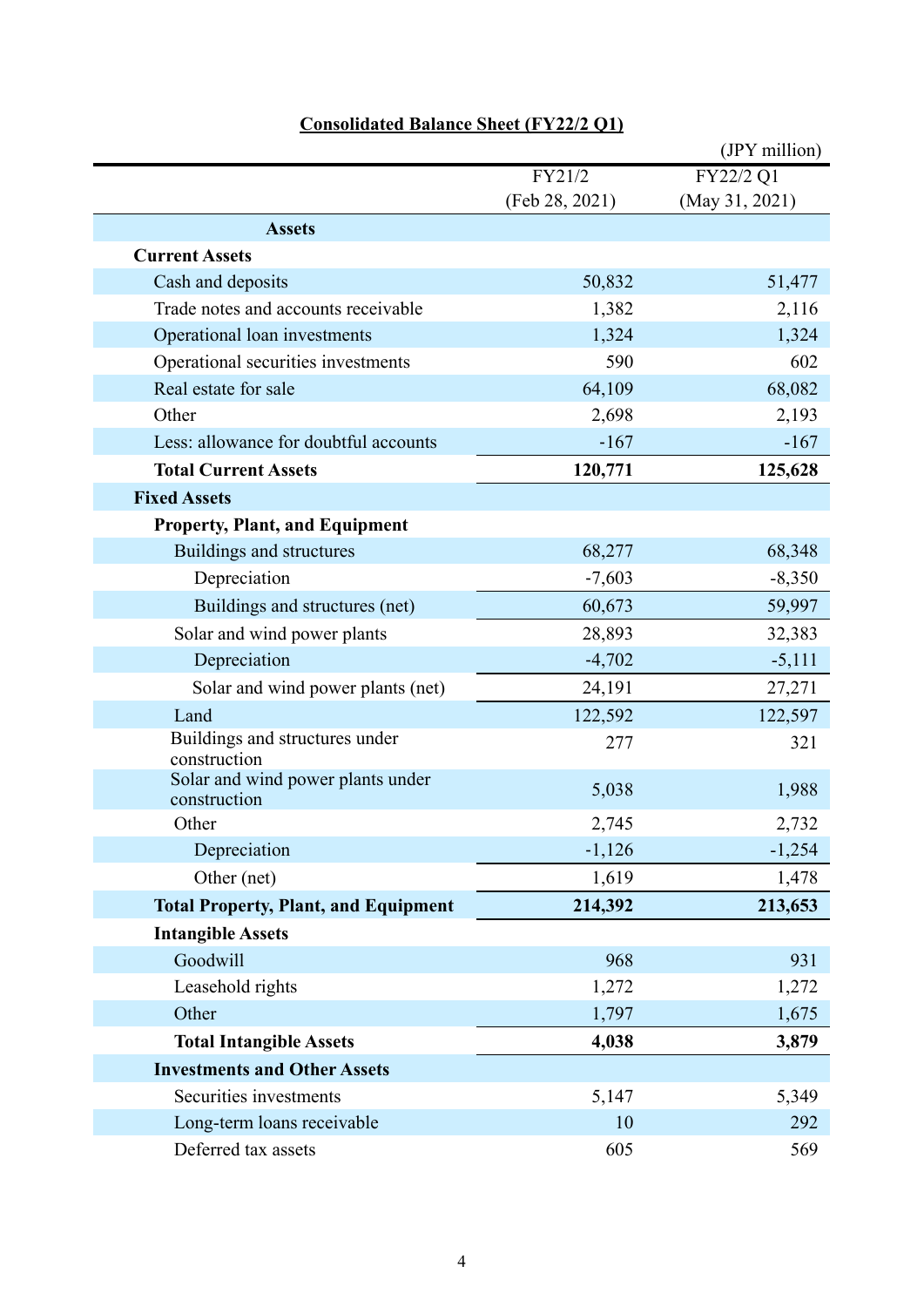|                                           |                | (JPY million)  |
|-------------------------------------------|----------------|----------------|
|                                           | FY21/2         | FY22/2 Q1      |
|                                           | (Feb 28, 2021) | (May 31, 2021) |
| Other                                     | 2,202          | 2,141          |
| Less: allowance for doubtful accounts     | $-91$          | $-91$          |
| <b>Total Investments and Other Assets</b> | 7,874          | 8,260          |
| <b>Total Fixed Assets</b>                 | 226,305        | 225,793        |
| <b>Total Assets</b>                       | 347,076        | 351,422        |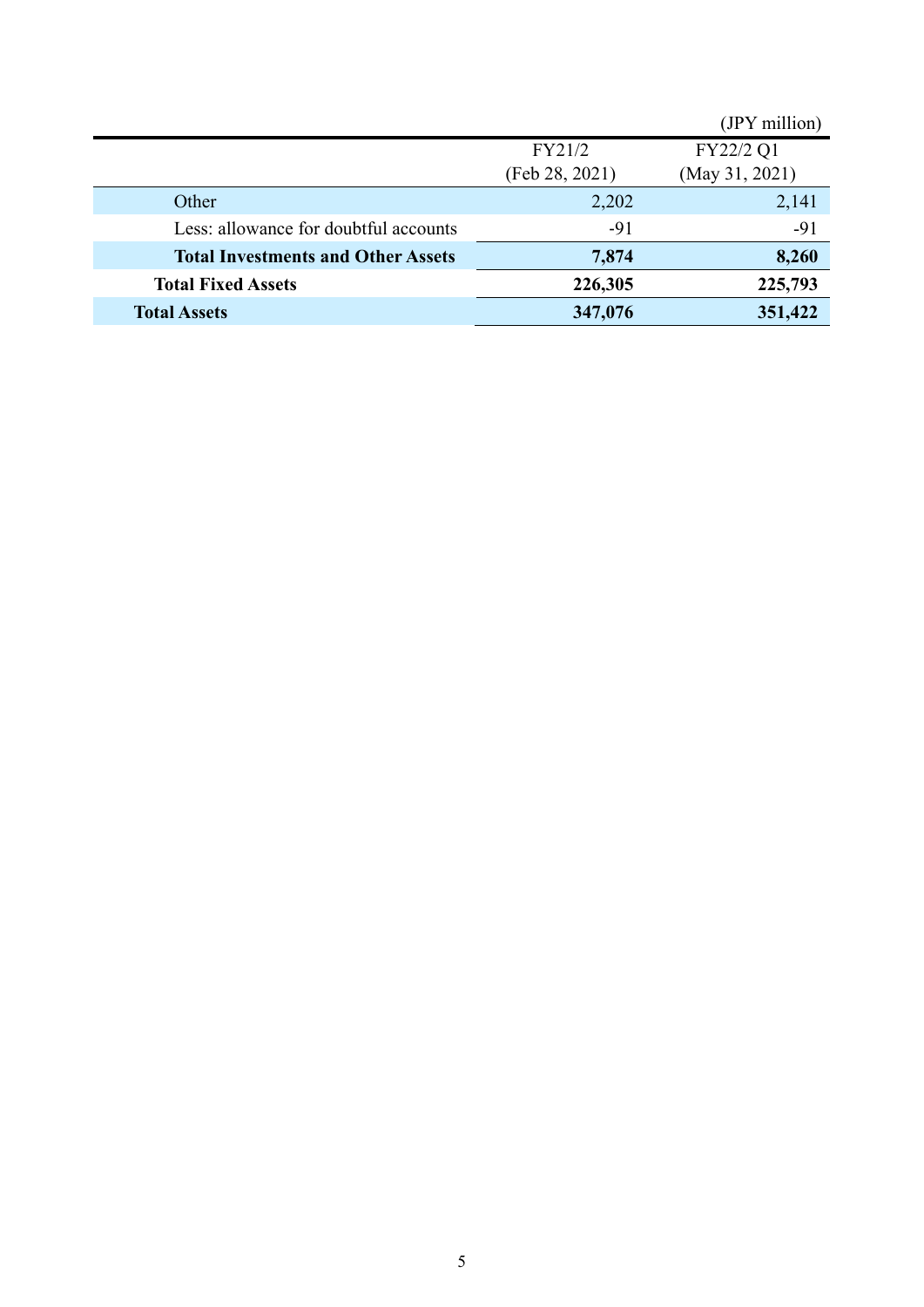|                                                               |                | (JPY million)  |
|---------------------------------------------------------------|----------------|----------------|
|                                                               | FY21/2         | FY22/2 Q1      |
|                                                               | (Feb 28, 2021) | (May 31, 2021) |
| <b>Liabilities</b>                                            |                |                |
| <b>Current Liabilities</b>                                    |                |                |
| Short-term loans                                              | 4,879          | 7,989          |
| Bonds (due within one year)                                   | 274            | 274            |
| Long-term loans (due within one year)                         | 9,751          | 9,870          |
| Long-term non-recourse loans<br>(due within one year)         | 1,358          | 1,358          |
| Income taxes payable                                          | 573            | 801            |
| <b>Accrued bonuses</b>                                        | 9              | 168            |
| Other current liabilities                                     | 5,527          | 3,363          |
| <b>Total Current Liabilities</b>                              | 22,374         | 23,826         |
| <b>Long-Term Liabilities</b>                                  |                |                |
| <b>Bonds</b>                                                  | 5,878          | 5,837          |
| Long-term loans                                               | 156,890        | 162,943        |
| Long-term non-recourse loans                                  | 40,974         | 40,822         |
| Deferred tax liabilities                                      | 1,868          | 1,844          |
| Long-term security deposits received                          | 7,795          | 7,685          |
| Other long-term liabilities                                   | 1,039          | 1,119          |
| <b>Total Long-Term Liabilities</b>                            | 214,446        | 220,252        |
| <b>Total Liabilities</b>                                      | 236,820        | 244,079        |
| <b>Net Assets</b>                                             |                |                |
| <b>Shareholders' Equity</b>                                   |                |                |
| Capital                                                       | 26,888         | 26,888         |
| Capital reserve                                               | 11,275         | 11,275         |
| Retained earnings                                             | 73,160         | 71,402         |
| Treasury shares                                               | $-11,988$      | $-13,286$      |
| <b>Total Shareholders' Equity</b>                             | 99,335         | 96,278         |
| <b>Accumulated Other Comprehensive</b>                        |                |                |
| <b>Income</b>                                                 |                |                |
| Valuation gains (losses) on other<br>securities               | 90             | 145            |
| Deferred gains (losses) on long-term<br>interest rate hedges  | $-375$         | $-360$         |
| <b>Total Accumulated Other</b><br><b>Comprehensive Income</b> | $-285$         | $-214$         |
| <b>Stock Options</b>                                          | 1,007          | 1,026          |
| <b>Minority Interests</b>                                     | 10,197         | 10,251         |
| <b>Total Net Assets</b>                                       | 110,255        | 107,342        |
| <b>Total Liabilities and Net Assets</b>                       | 347,076        | 351,422        |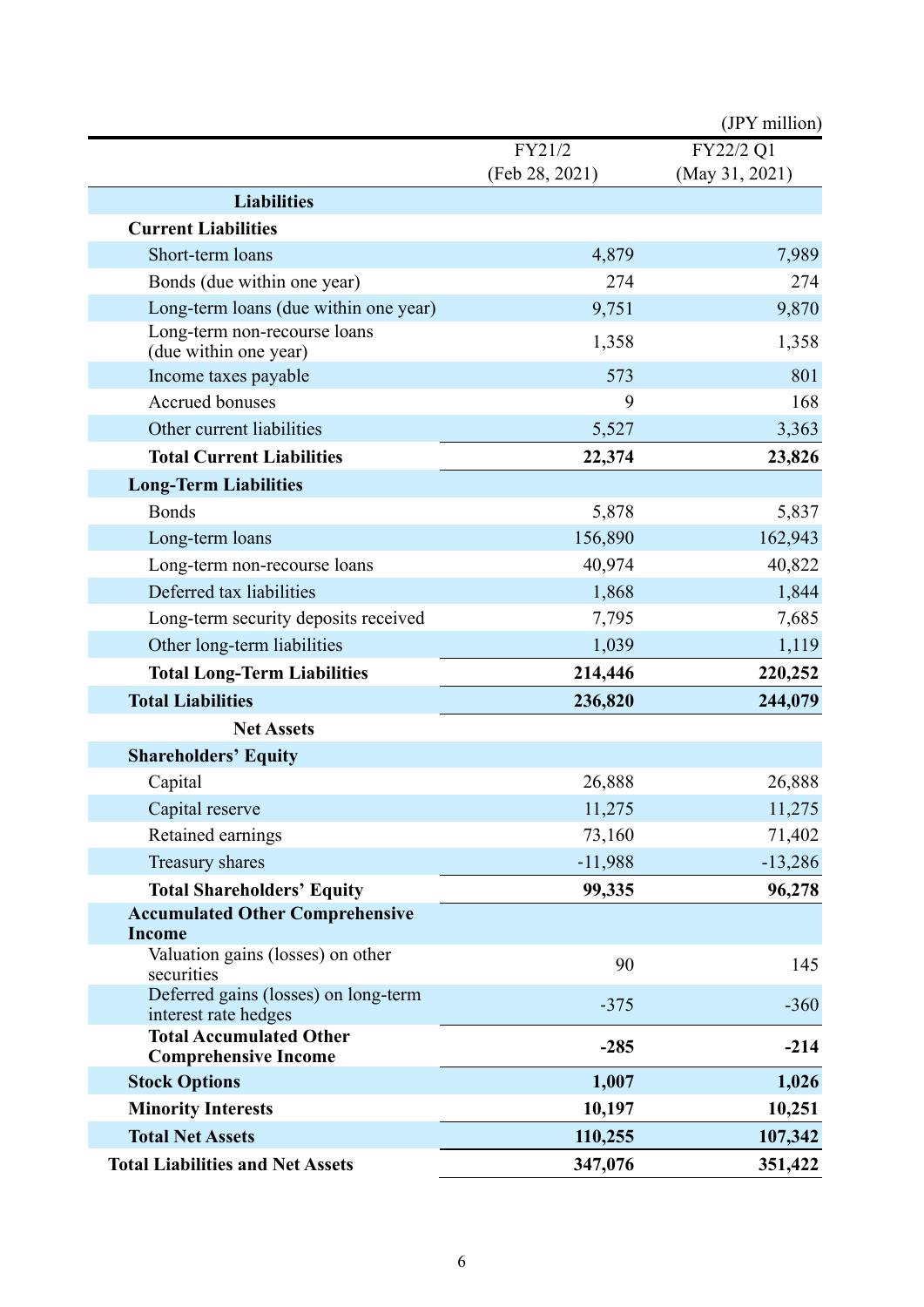|                                                                |                         | (JPY million)           |
|----------------------------------------------------------------|-------------------------|-------------------------|
|                                                                | FY21/2 Q1               | FY22/2 Q1               |
|                                                                | (Mar 1, 2020 to         | (Mar 1, 2021 to         |
| <b>Revenue</b>                                                 | May 31, 2020)<br>22,730 | May 31, 2021)<br>12,674 |
| <b>Cost of Goods Sold</b>                                      | 17,440                  | 7,931                   |
| <b>Gross Profit</b>                                            | 5,289                   | 4,743                   |
| SG&A                                                           | 1,638                   | 1,583                   |
| <b>Operating Profit</b>                                        | 3,650                   | 3,159                   |
|                                                                |                         |                         |
| <b>Non-Operating Income</b><br>Interest income                 | 3                       | $\mathfrak{S}$          |
|                                                                | 54                      | 5                       |
| Dividend income<br>Mark-to-market gains on long-term interest  |                         |                         |
| rate hedges                                                    | 239                     | 8                       |
| Foreign exchange gains                                         |                         | 18                      |
| Other                                                          | 16                      | 25                      |
| <b>Total Non-Operating Income</b>                              | 314                     | 62                      |
| <b>Non-Operating Expenses</b>                                  |                         |                         |
| Interest expense                                               | 573                     | 593                     |
| Foreign exchange losses                                        | 9                       |                         |
| Mark-to-market losses on long-term interest<br>rate hedges     | 10                      | 175                     |
| Debt financing-related fees                                    | $\overline{7}$          | 24                      |
| Other                                                          | 59                      | 44                      |
| <b>Total Non-Operating Expenses</b>                            | 660                     | 837                     |
| <b>Recurring Profit</b>                                        | 3,303                   | 2,384                   |
| <b>Extraordinary Losses</b>                                    |                         |                         |
| Loss on disposal of fixed assets                               |                         |                         |
| Valuation losses on securities investments                     | 114                     |                         |
| <b>Total Extraordinary Losses</b>                              | 115                     |                         |
| <b>Pre-Tax Income</b>                                          | 3,188                   | 2,384                   |
| <b>Income Taxes</b>                                            | 1,023                   | 782                     |
| <b>Pre-Minority Interest Net Income</b>                        | 2,165                   | 1,601                   |
| <b>Net Income Attributable to Minority</b><br><b>Interests</b> | 1                       | 55                      |
| <b>Net Income</b>                                              | 2,164                   | 1,546                   |

# **Consolidated Income Statement (FY22/2 Q1)**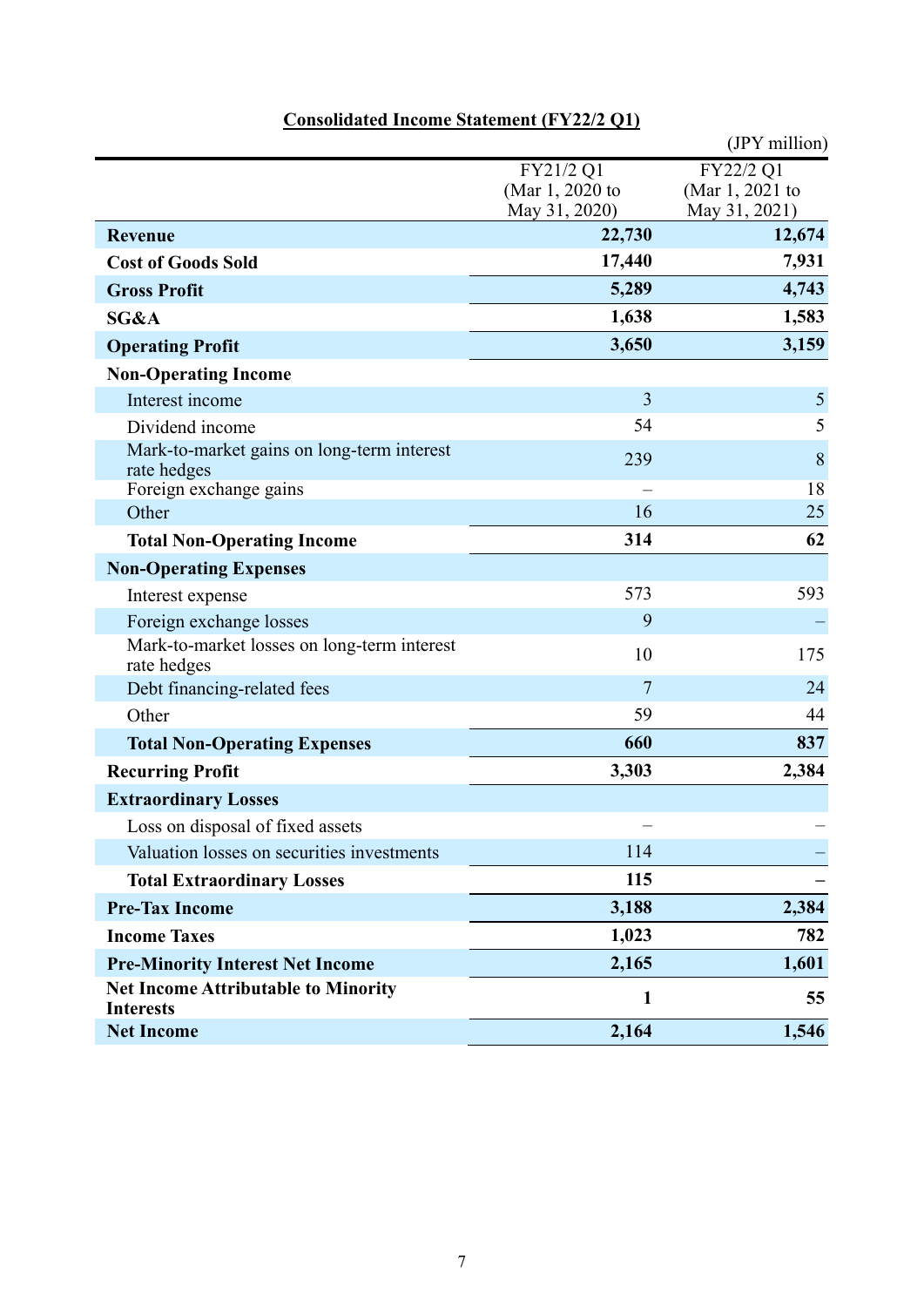|                                                              |                                               | (JPY million)                                 |
|--------------------------------------------------------------|-----------------------------------------------|-----------------------------------------------|
|                                                              | FY21/2 Q1<br>(Mar 1, 2020 to<br>May 31, 2020) | FY22/2 Q1<br>(Mar 1, 2021 to<br>May 31, 2021) |
| <b>Pre-Minority Interest Net Income</b>                      | 2,165                                         | 1,601                                         |
| <b>Other Comprehensive Income</b>                            |                                               |                                               |
| Valuation gains (losses) on other securities                 | $-222$                                        | 54                                            |
| Deferred gains (losses) on long-term<br>interest rate hedges | $-8$                                          | 15                                            |
| <b>Total Other Comprehensive Income</b>                      | $-231$                                        | 70                                            |
| <b>Comprehensive Income</b>                                  | 1,934                                         | 1,671                                         |
| Comprehensive income attributable to<br>common shareholders  | 1,933                                         | 1,616                                         |
| Comprehensive income attributable to<br>minority interests   |                                               | 55                                            |

# **Consolidated Statement of Comprehensive Income (FY22/2 Q1)**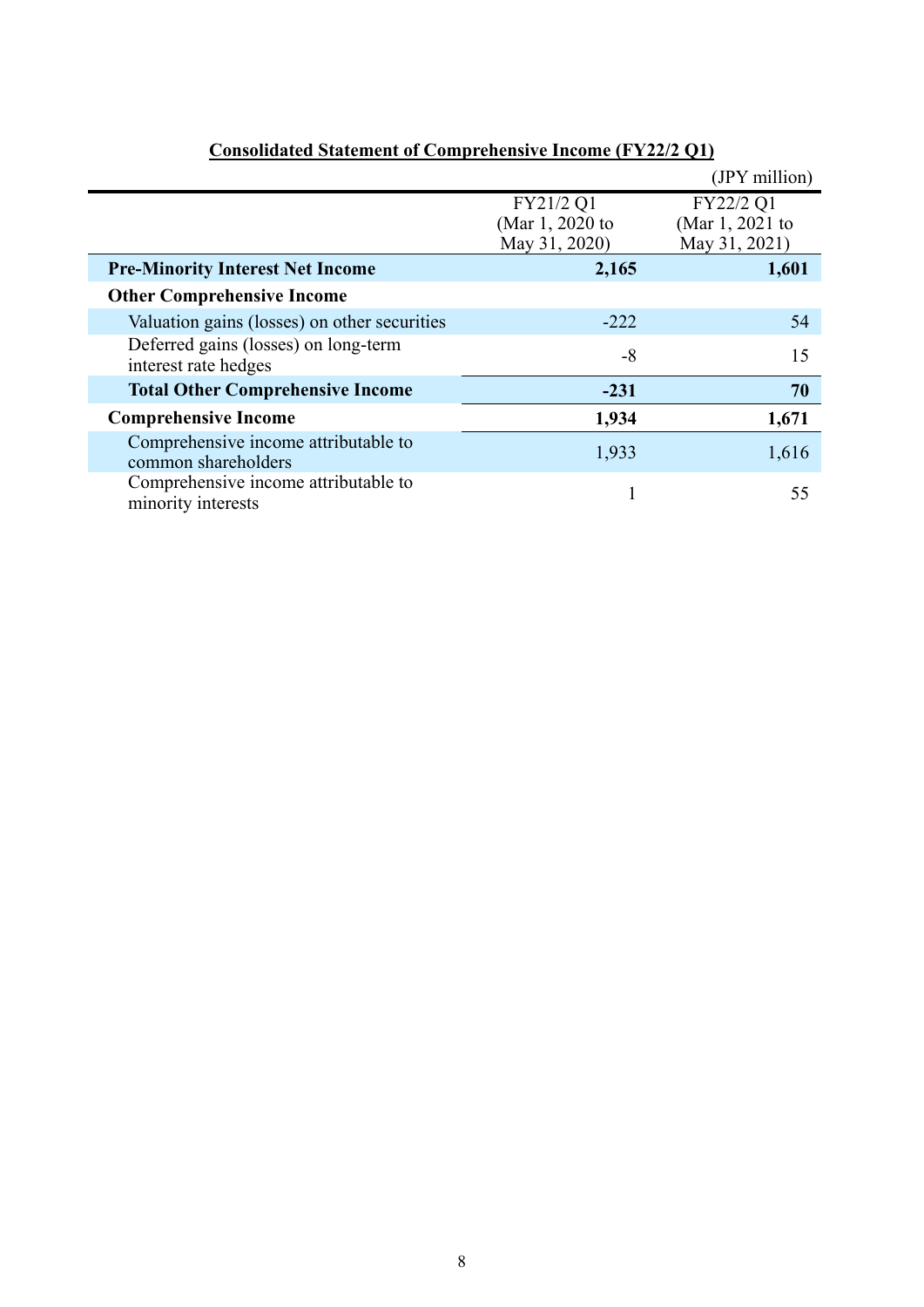|                                                              |                                               | (JPY million)                                 |
|--------------------------------------------------------------|-----------------------------------------------|-----------------------------------------------|
|                                                              | FY21/2 Q1<br>(Mar 1, 2020 to<br>May 31, 2020) | FY22/2 Q1<br>(Mar 1, 2021 to<br>May 31, 2021) |
| <b>Cash Flows from Operations:</b>                           |                                               |                                               |
| Pre-tax income                                               | 3,188                                         | 2,384                                         |
| Depreciation                                                 | 1,046                                         | 1,413                                         |
| Share-based compensation expenses                            | 8                                             | 19                                            |
| Amortization of goodwill                                     | 27                                            | 36                                            |
| Increase (decrease) in accrued bonuses                       | 172                                           | 159                                           |
| Increase (decrease) in allowance for doubtful<br>accounts    |                                               |                                               |
| Interest and dividend income                                 | $-58$                                         | $-10$                                         |
| Interest expenses                                            | 573                                           | 593                                           |
| Valuation losses on securities investments                   | 114                                           |                                               |
| Decrease (increase) in trading notes and<br>receivables      | 622                                           | $-733$                                        |
| Decrease (increase) in operational securities<br>investments | 305                                           | $-11$                                         |
| Decrease (increase) in real estate for sale                  | 10,114                                        | $-3,972$                                      |
| Valuation losses on SPC capital<br>contributions             | 3                                             |                                               |
| Decrease (increase) in advances paid                         | 291                                           | 106                                           |
| Decrease (increase) in prepaid expenses                      | $-228$                                        | $-131$                                        |
| Decrease (increase) in accounts receivable                   | $-20$                                         | 125                                           |
| Decrease (increase) in consumption taxes<br>receivable       | -99                                           | 251                                           |
| Increase (decrease) in accounts payable                      | $-1,079$                                      | $-1,075$                                      |
| Increase (decrease) in accrued expenses                      | 97                                            | 29                                            |
| Increase (decrease) in deposits received                     | $-1$                                          | $-209$                                        |
| Increase (decrease) in security deposits<br>received         | $-67$                                         | $-109$                                        |
| Increase (decrease) in accrued consumption<br>taxes          | 312                                           | $-835$                                        |
| Other                                                        | $-613$                                        | 433                                           |
| Sub-Total                                                    | 14,710                                        | $-1,536$                                      |
| Interest and dividends received                              | 58                                            | 10                                            |
| Interest expense paid                                        | $-494$                                        | $-504$                                        |
| Income taxes paid                                            | $-2,155$                                      | $-528$                                        |
| <b>Net Cash from (Used for) Operations</b>                   | 12,118                                        | $-2,559$                                      |

# **Consolidated Cash Flow Statement (FY22/2 Q1)**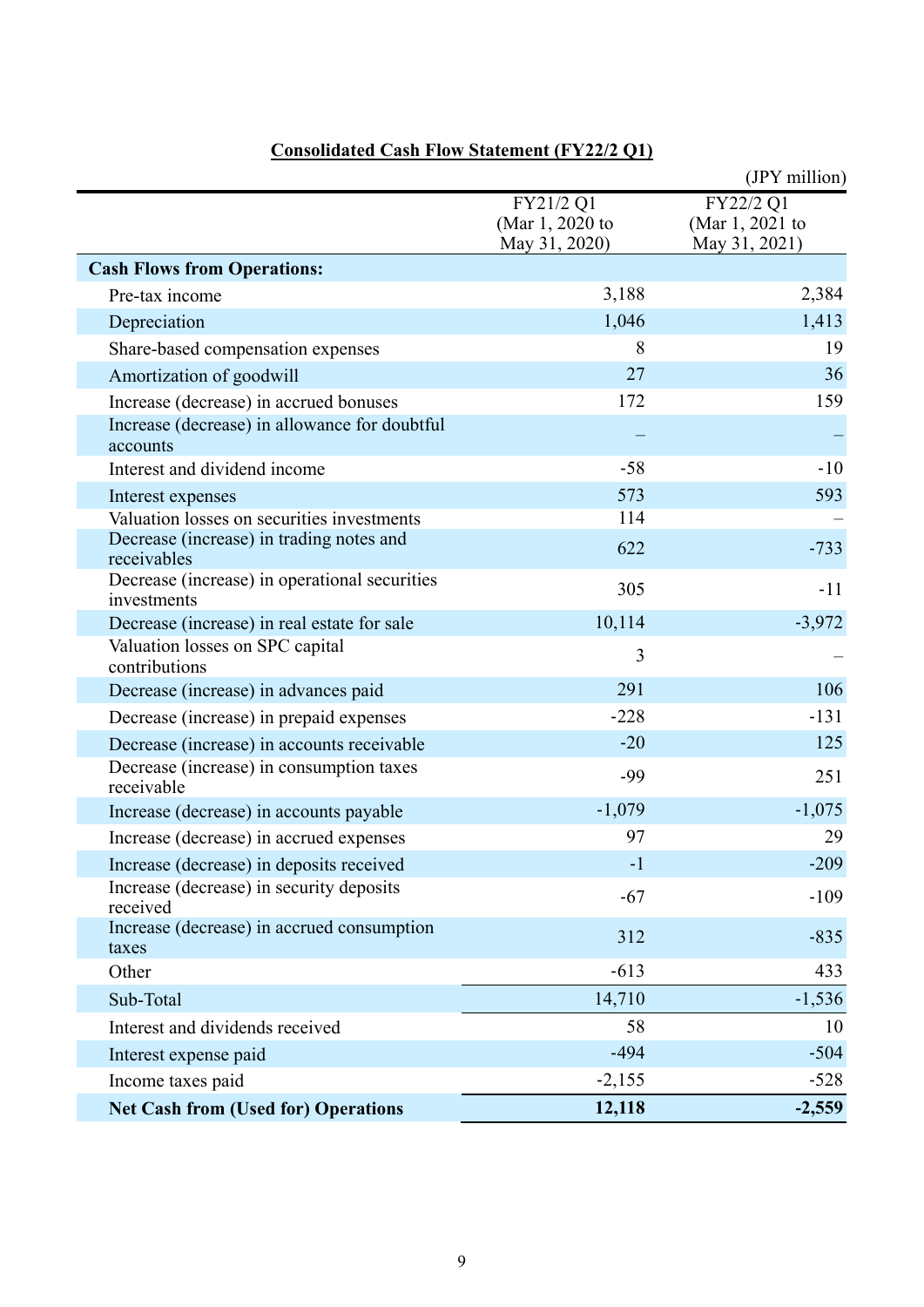|                                               |                                               | (JPY million)                                 |
|-----------------------------------------------|-----------------------------------------------|-----------------------------------------------|
|                                               | FY21/2 Q1<br>(Mar 1, 2020 to<br>May 31, 2020) | FY22/2 Q1<br>(Mar 1, 2021 to<br>May 31, 2021) |
| <b>Cash Flows from Investments:</b>           |                                               |                                               |
| Payments into time deposits                   | $-2$                                          | $-2$                                          |
| Payments for securities investments           | $-46$                                         | $-120$                                        |
| Acquisition of property, plant, and equipment | $-9,612$                                      | $-907$                                        |
| Acquisition of intangible assets              | $-611$                                        | $-72$                                         |
| Payments of SPC capital contributions         | $-3$                                          | $-3$                                          |
| Redemptions of SPC capital contributions      | 15                                            |                                               |
| Payments of security deposits                 |                                               | $-16$                                         |
| Payments of loans receivable                  | $-368$                                        | $-290$                                        |
| Payments received for loans receivable        |                                               | 8                                             |
| Other                                         | $-11$                                         |                                               |
| <b>Net Cash from (Used for) Investments</b>   | $-10,640$                                     | $-1,403$                                      |

|                                                                              |                                               | (JPY million)                                 |
|------------------------------------------------------------------------------|-----------------------------------------------|-----------------------------------------------|
|                                                                              | FY21/2 Q1<br>(Mar 1, 2020 to<br>May 31, 2020) | FY22/2 Q1<br>(Mar 1, 2021 to<br>May 31, 2021) |
| <b>Cash Flows from Financing:</b>                                            |                                               |                                               |
| Net increase (decrease) in short-term loans                                  | 1,280                                         | 3,110                                         |
| Proceeds from bond issuance                                                  | 70                                            |                                               |
| Repayment of maturing bond principal to<br>bondholders                       | $-40$                                         | -40                                           |
| Proceeds from long-term loans                                                | 13,515                                        | 11,087                                        |
| Repayment of long-term loans                                                 | $-9,858$                                      | $-4,922$                                      |
| Repayment of long term non-recourse loans                                    | $-112$                                        | $-151$                                        |
| Proceeds from employee exercise of stock<br>options                          | $\mathbf{1}$                                  |                                               |
| Share buyback                                                                |                                               | $-1,298$                                      |
| Dividends paid                                                               | $-3,235$                                      | $-3,177$                                      |
| Dividends paid to minority interests                                         | $-1$                                          |                                               |
| <b>Net Cash from (Used for) Financing</b>                                    | 1,617                                         | 4,606                                         |
| <b>Effect of Exchange Rate Change on Cash and</b><br><b>Cash Equivalents</b> |                                               |                                               |
| <b>Increase (Decrease) in Cash and Cash</b><br><b>Equivalents</b>            | 3,095                                         | 644                                           |
| <b>Cash and Cash Equivalents at Beginning of</b><br><b>Period</b>            | 40,826                                        | 50,590                                        |
| <b>Cash and Cash Equivalents at End of Period</b>                            | 43,922                                        | 51,234                                        |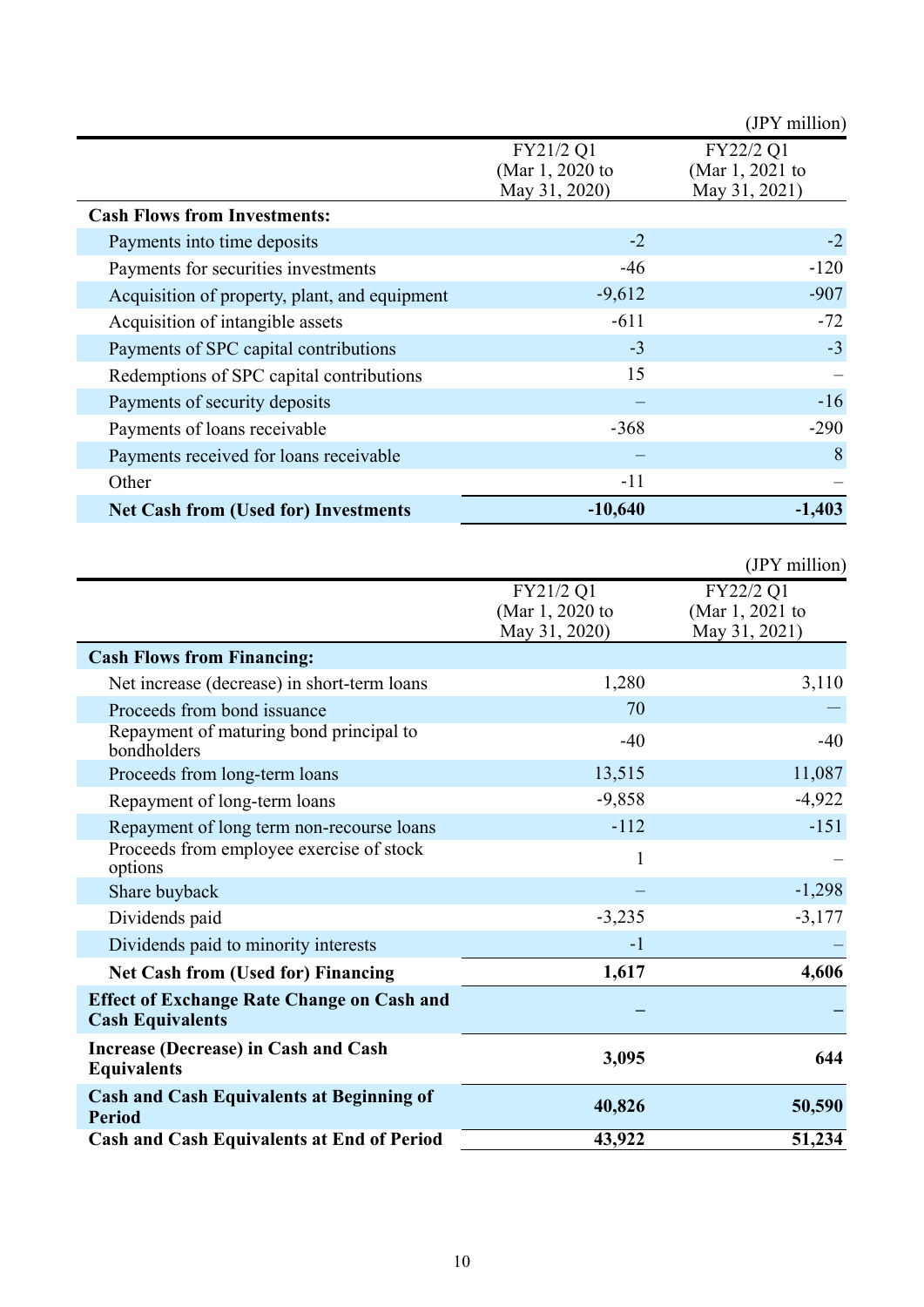#### Additional Note

Restatement of Items in Consolidated Balance Sheet

From FY22/2 Q1, those items previously treated as "Solar power plants" and "Solar power plants under construction" under Fixed Assets are restated as "Solar and wind power plants" and "Solar and wind power plants under construction" to reflect the start of operations at Ichigo's first wind power plant, the Ichigo Yonezawa Itaya ECO Power Plant.

As a result of the restatement, JPY 3,632 million of "Buildings and structures under construction" decreased, while JPY 3,632 million of "Solar and wind power plants under construction" increased in the FY21/2 Consolidated Balance Sheet.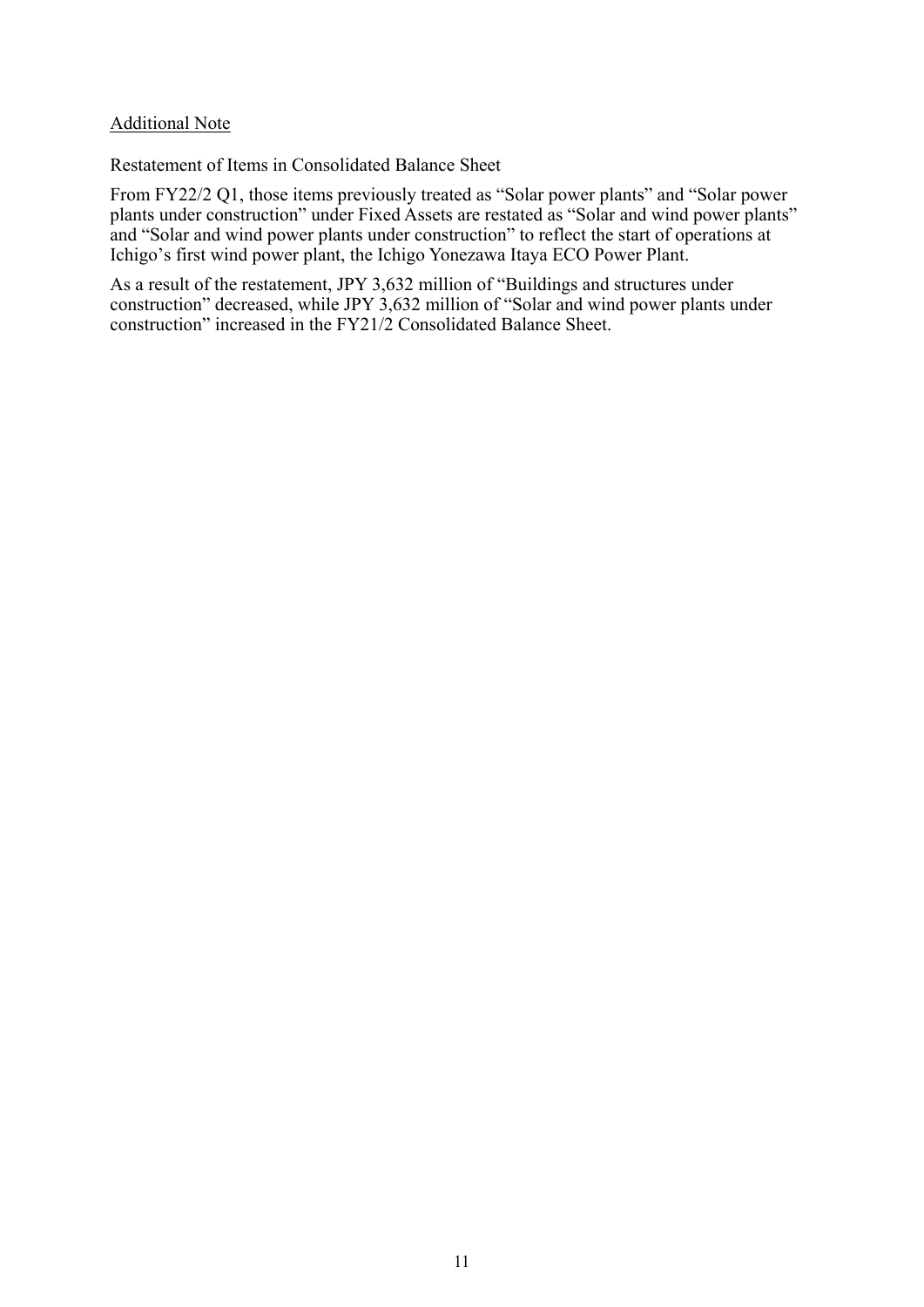## **Revenue, P&L, and Assets by Segment (Current FY22/2 Q1)**

|                                                                                                                                                                          |                             |                                            |                         |         | (JPY million)           |                                                         |
|--------------------------------------------------------------------------------------------------------------------------------------------------------------------------|-----------------------------|--------------------------------------------|-------------------------|---------|-------------------------|---------------------------------------------------------|
|                                                                                                                                                                          | Segment                     |                                            |                         |         |                         |                                                         |
|                                                                                                                                                                          | Asset<br>Management<br>(AM) | Sustainable<br><b>Real Estate</b><br>(SRE) | Clean<br>Energy<br>(CE) | Total   | Adjustment <sup>2</sup> | Amount<br>Recorded in<br>Financial<br><b>Statements</b> |
| Revenue                                                                                                                                                                  |                             |                                            |                         |         |                         |                                                         |
| Revenue from<br>External<br>Customers                                                                                                                                    | 503                         | 10,631                                     | 1,538                   | 12,674  |                         | 12,674                                                  |
| Inter-Segment<br>Activities or<br>Reclassifications                                                                                                                      | 120                         |                                            |                         | 120     | $-120$                  |                                                         |
| Total                                                                                                                                                                    | 623                         | 10,632                                     | 1,538                   | 12,794  | $-120$                  | 12,674                                                  |
| Segment $P\&L^1$                                                                                                                                                         | 353                         | 2,061                                      | 743                     | 3,158   |                         | 3,159                                                   |
| Segment P&L<br>$De$ tails <sup>1</sup><br><b>Stock Earnings</b><br>(Rental Income,<br>Base AM Fees,<br><b>FIT Solar Power</b><br>Earnings, etc.)<br><b>Flow Earnings</b> | 353                         | 744                                        | 743                     | 1,840   |                         |                                                         |
| (Gains on<br>Sustainable Real<br>Estate Sales,<br>Gains on Solar<br>Power Plant<br>Sales, Spot AM<br>Fees, etc.)                                                         |                             | 1,317                                      |                         | 1,317   |                         |                                                         |
| <b>Segment Assets</b>                                                                                                                                                    | 1,969                       | 282,077                                    | 35,937                  | 319,984 | 31,437                  | 351,422                                                 |
| Other                                                                                                                                                                    |                             |                                            |                         |         |                         |                                                         |
| Depreciation                                                                                                                                                             |                             | 986                                        | 412                     | 1,399   | 14                      | 1,413                                                   |
| Increase in<br>Property, Plant,<br>and Equipment<br>and Intangible<br>Assets                                                                                             |                             | 193                                        | 355                     | 549     | $\overline{2}$          | 552                                                     |

(Mar 1, 2021 to May 31, 2021)

<sup>1</sup> Segment P&L is on an Operating Profit basis.

 $2$  The Adjustment to Segment Assets (JPY 31,437 million) reflects corporate assets, such as cash and deposits, that were not allocated to the segments. The Adjustment to Depreciation (JPY 14 million) reflects depreciation of corporate assets that were not allocated to the segments. The Adjustment to Increase in Property, Plant, and Equipment and Intangible Assets (JPY 2 million) reflects corporate assets that were not allocated to the segments.